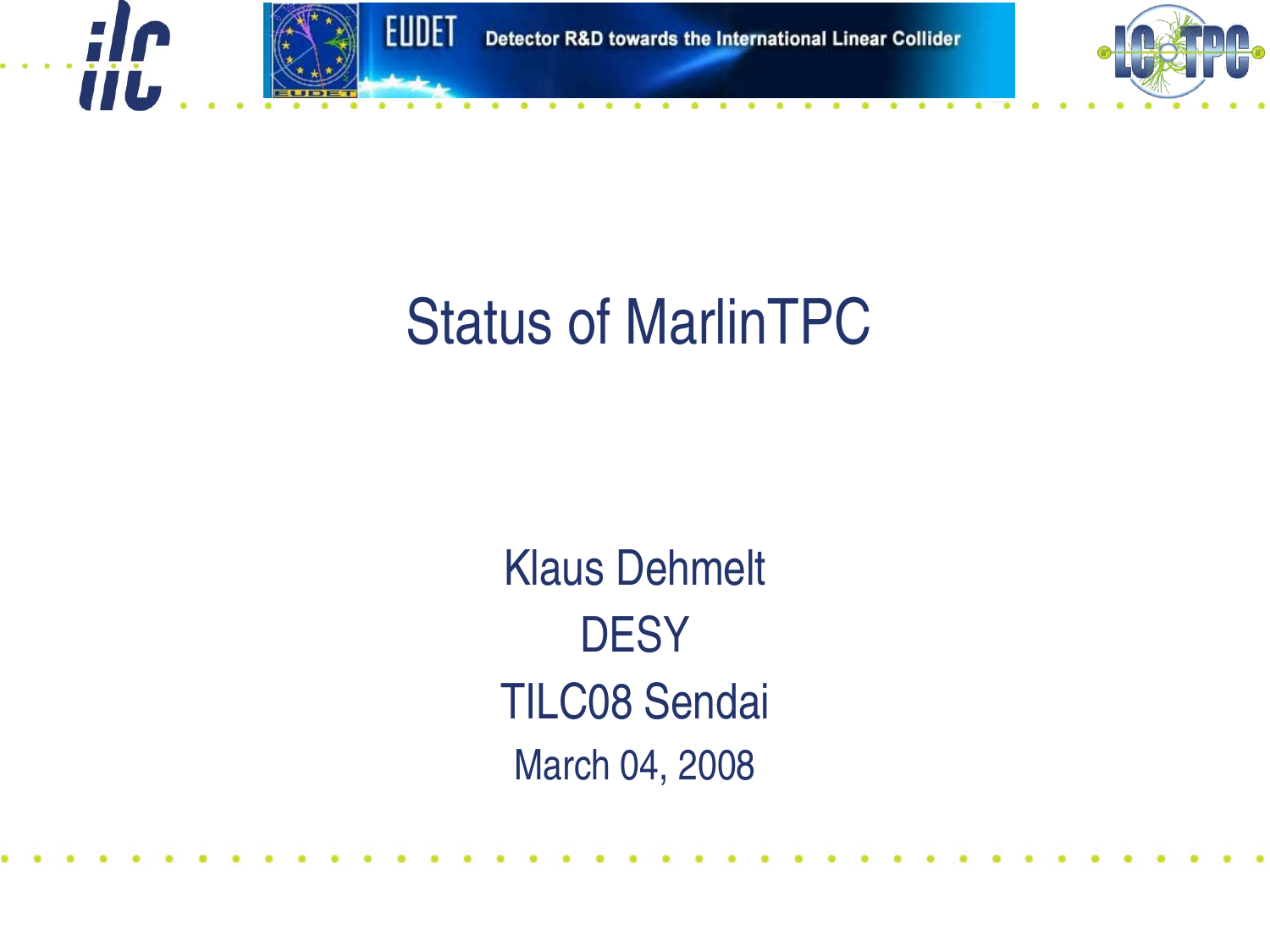



- Common framework for LCTPC: simulation, reconstruction, digitization, and analysis
- Builds on top of LCIO, Marlin and other *ilcsoft* tools
- Versatility:
	- works for all TPCs that can be described by GEAR:

prototypes, collider detectors, ...

- works for pad and pixel readout
- works for FADC and TDC based electronics
- Advantages:
	- easy comparability (algorithms, technologies, geometries, ...
	- easier transferability from prototypes to full size detector in collider environment
	- $-$  high re-usability of code



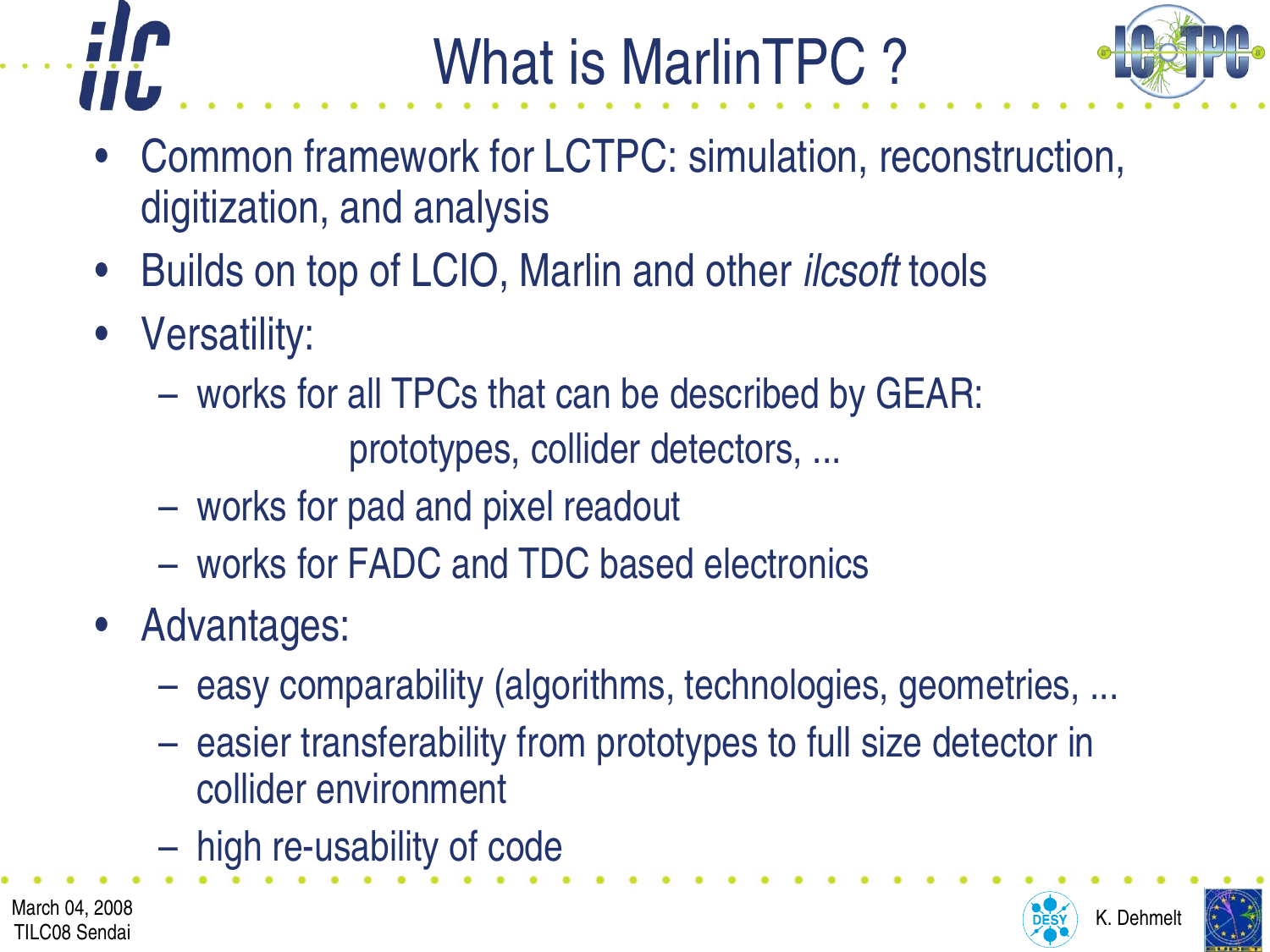



- **Simulation**
- **Digitization**
- **Reconstruction**
- **Analysis**
- Calibration
- Conditions Data TPCCondData
- Tools
- Validation
- Presently in repository:
- 33 processors from all categories in trunk
- more than 800 commits in less than one year

**Categories** 

13 different authors

March 04, 2008  $\overline{O_{ESY}}$  K. Dehmelt TILC08 Sendai



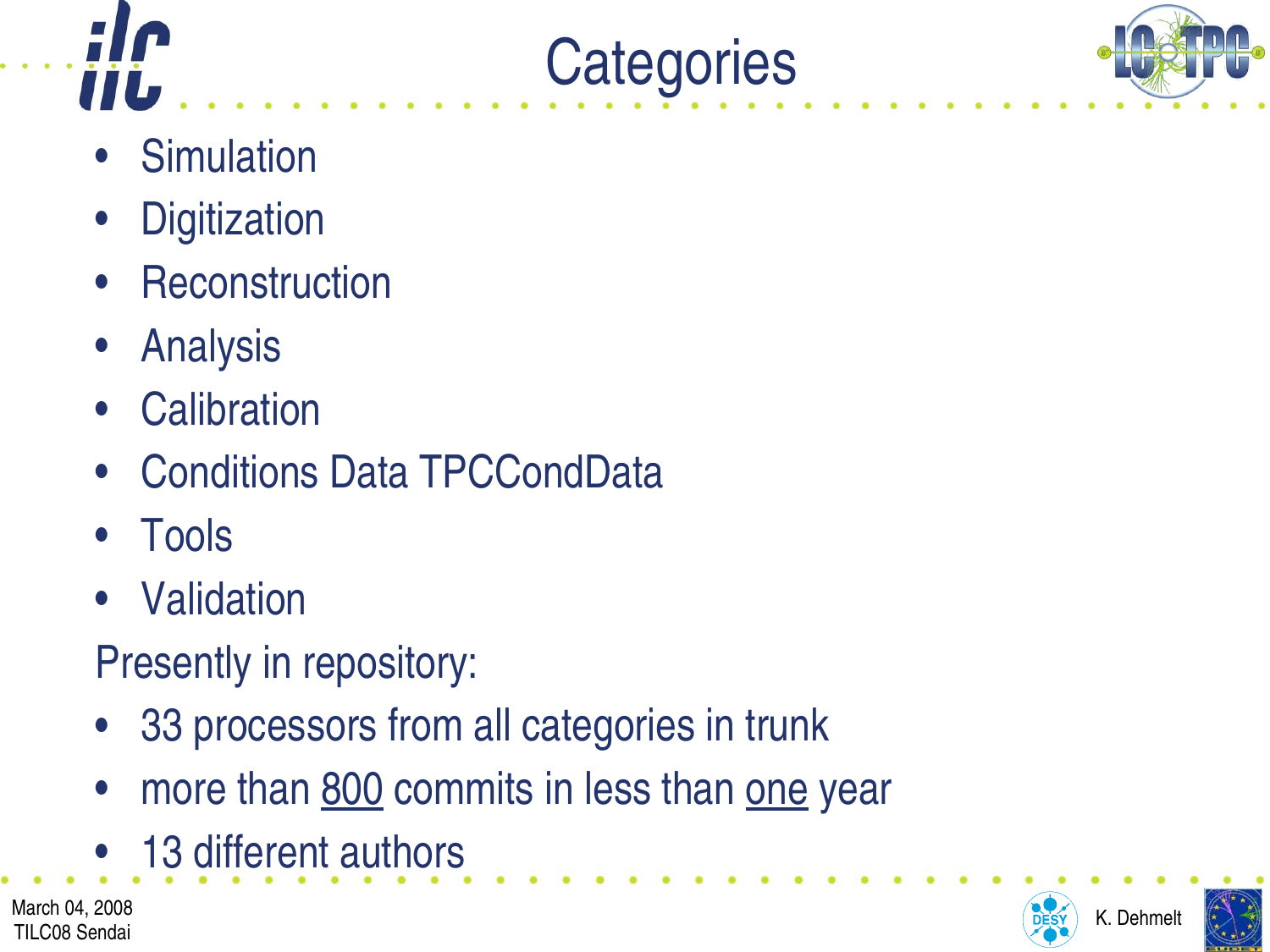

- **Simulation**
- Creates primary ionization from a parametrization of HEED simulation
- Parametrization available for Ar-CO<sub>2</sub>-CH<sub>4</sub> (93-2-5), Ar-CH<sub>4</sub> (90-10), Ar-CH<sub>4</sub> (95-5)
- Faster than a full HEED simulation
- Correct treatment of  $δ$ -electrons in magnetic fields







TILC08 Sendai

Ш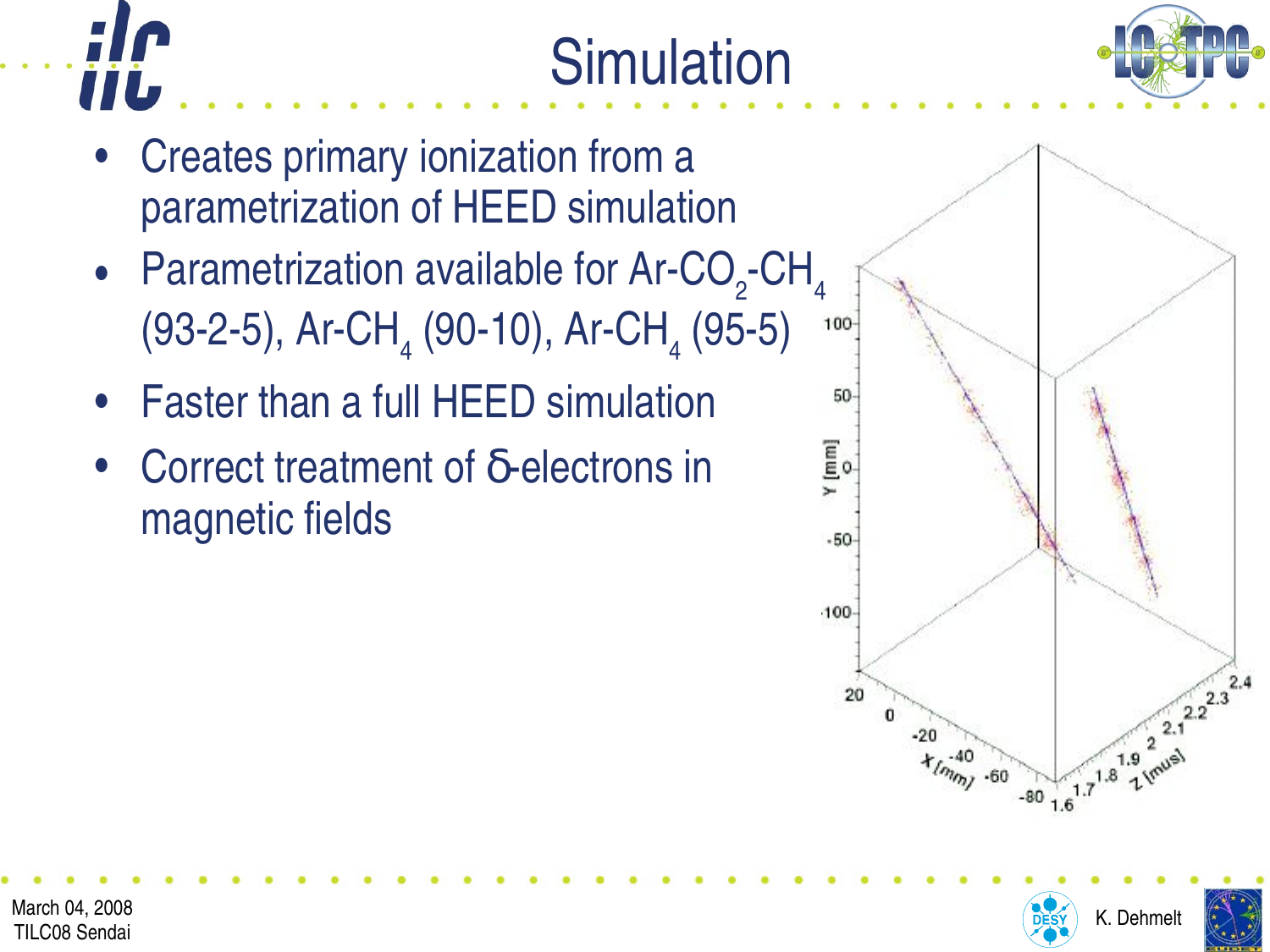





- Simulates detector response to primary ionization
- Reads primary charge, provides TPC raw data
- Takes ILC bunch structure properly into account
- So far only available for GEM amplification with FADC readout
- Rather detailed simulation which tracks individual electrons up to amplification process, includes many details (E-field distortions from ions, ...)
- A faster version working on MOKKA hits is planned once important disturbing effects are known from detailed digitization



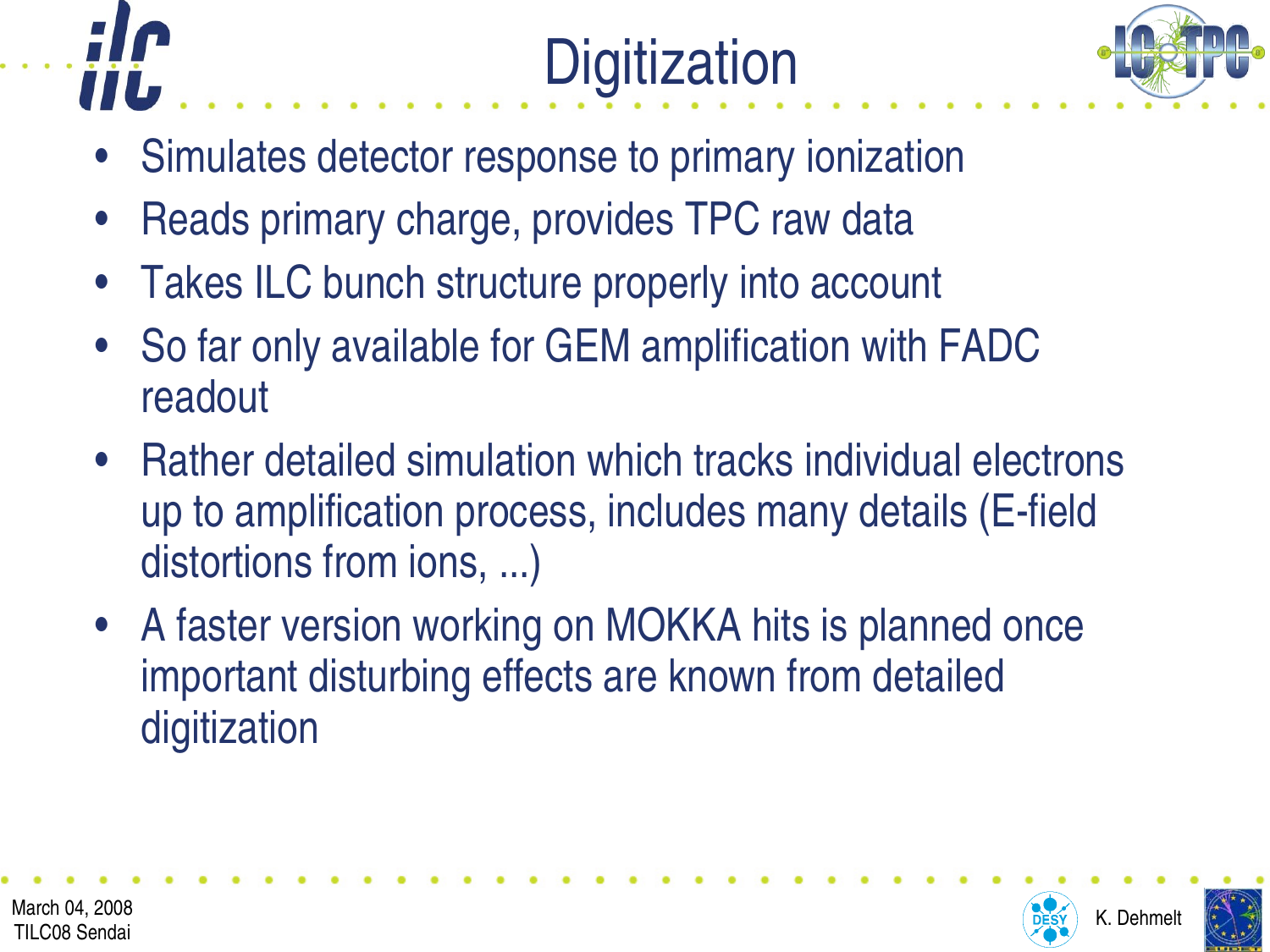## Digitization Flow Chart





TILC08 Sendai

**TIL**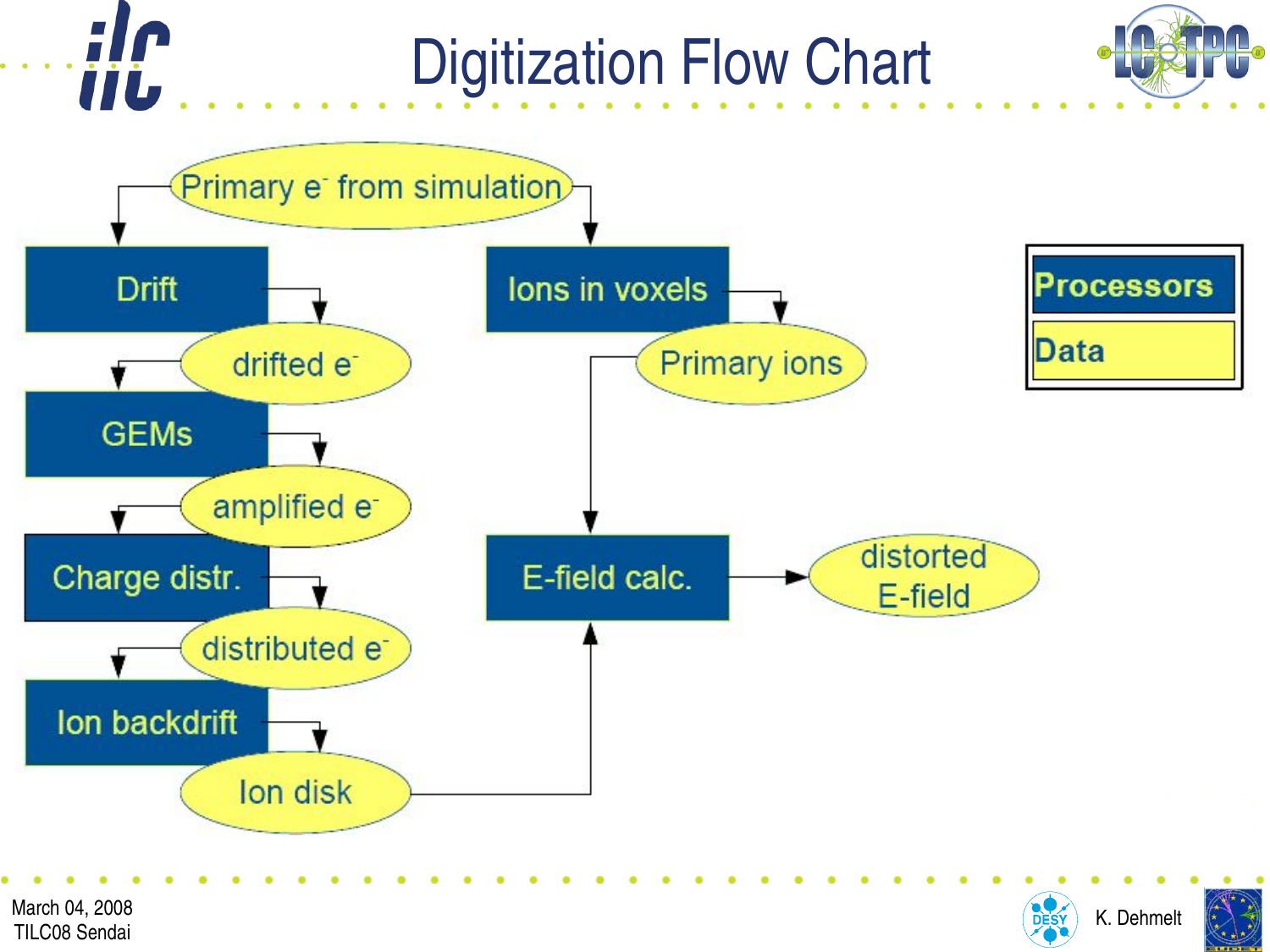





| Data Structure                         | Processor Name                           | <b>Collection Name</b>    |
|----------------------------------------|------------------------------------------|---------------------------|
| TrackerRawData                         |                                          | TPCRawData                |
|                                        | <b>TrackerRawDataToDataConverter</b>     |                           |
| TrackerData                            |                                          | TPCConvertedRawData       |
|                                        | <b>PedestalSubtractor</b>                |                           |
| TrackerData                            |                                          | TPCData                   |
|                                        | <b>PulseFinder</b>                       |                           |
|                                        | <b>ChannelMapper</b>                     |                           |
|                                        | <b>CountsToPrimaryElectronsProcessor</b> |                           |
| TrackerPulse                           |                                          | <b>TPCPulses</b>          |
|                                        | <b>HitTrackFinderTopoProcessor</b>       |                           |
| TrackerHit                             |                                          | <b>TPCHits</b>            |
| Track                                  |                                          | TPCTrackCandidates        |
|                                        | <b>TrackSeeder</b>                       |                           |
| Track                                  |                                          | TPCSeedTracks             |
|                                        | <b>TrackFitterLikelihood</b>             |                           |
| Track                                  |                                          | <b>TPCTracks</b>          |
| March 04, 2008<br><b>TILC08 Sendai</b> |                                          | K. Dehmelt<br><b>DESY</b> |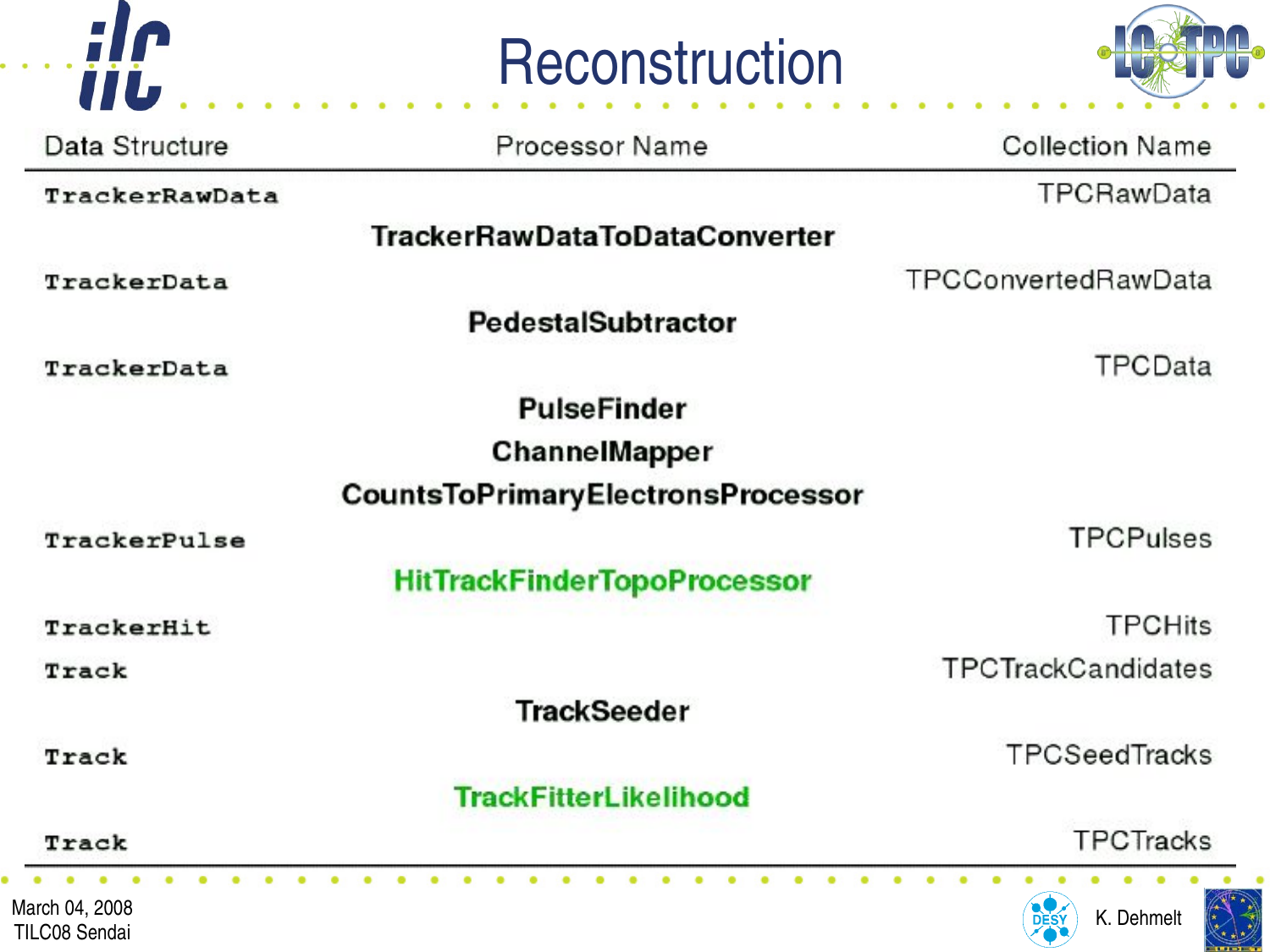# Topological Track Finder



• Works in 3D without specific track hypothesis

TILC08 Sendai



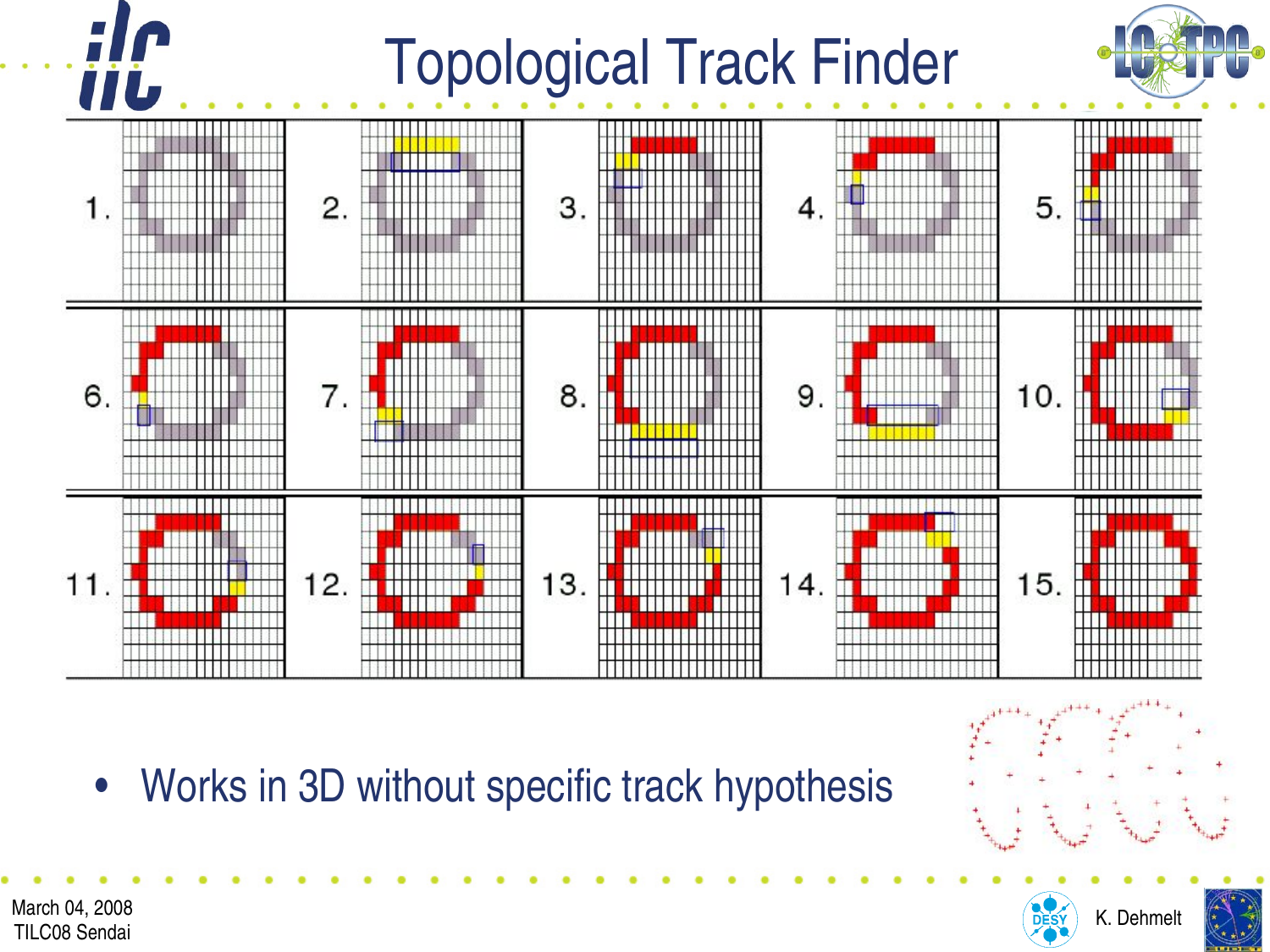

**IIL** 



- Likelihood method implemented, performance not yet as expected
- $\chi^2$  based fitter almost done



Track Fitter



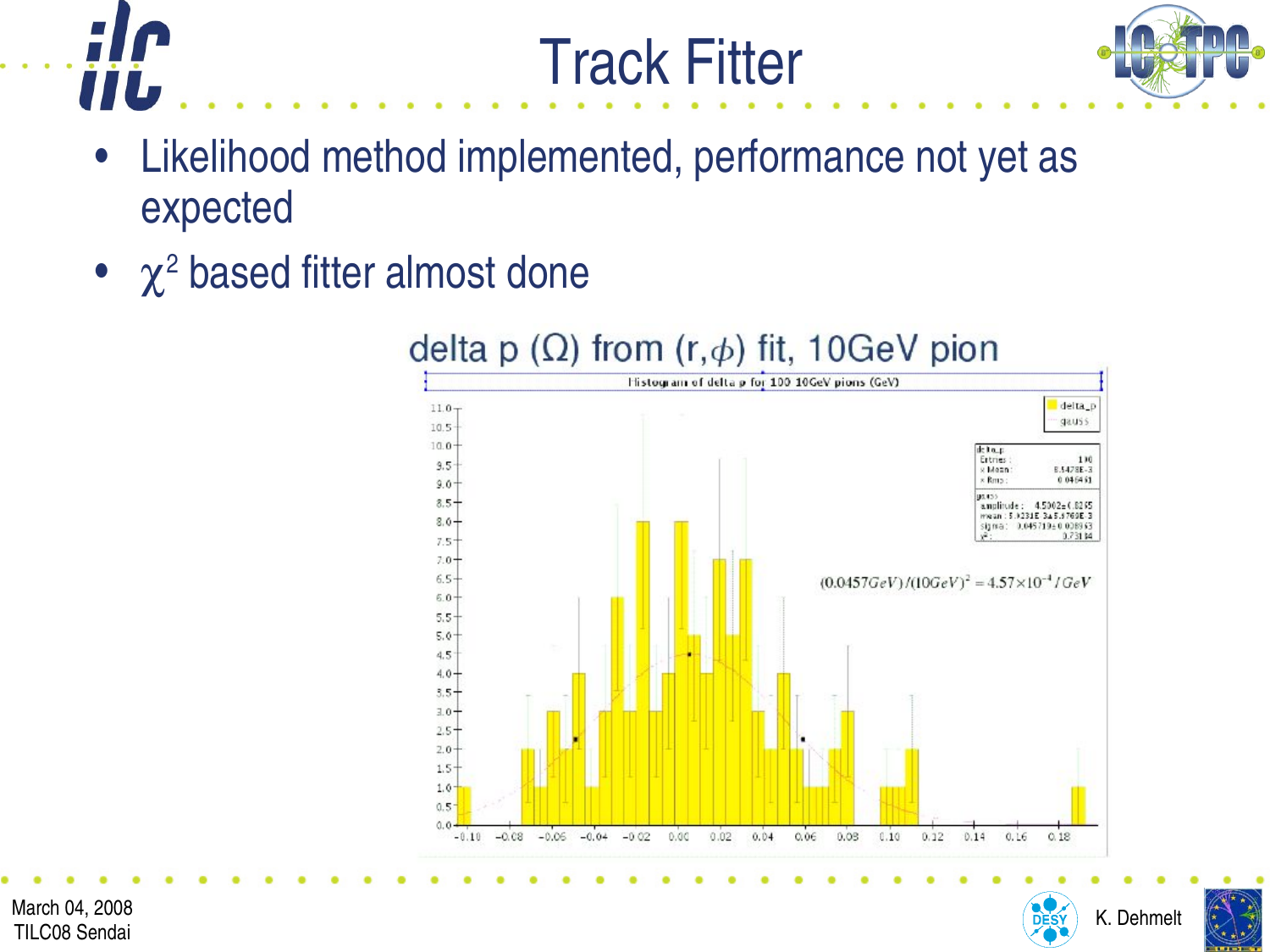

Zero-suppression

**IIL** 

• Cluster finder: group all topologically connected pixels to clusters (works only for setup with GEMs)

Reconstruction of TimePix Data



TILC08 Sendai



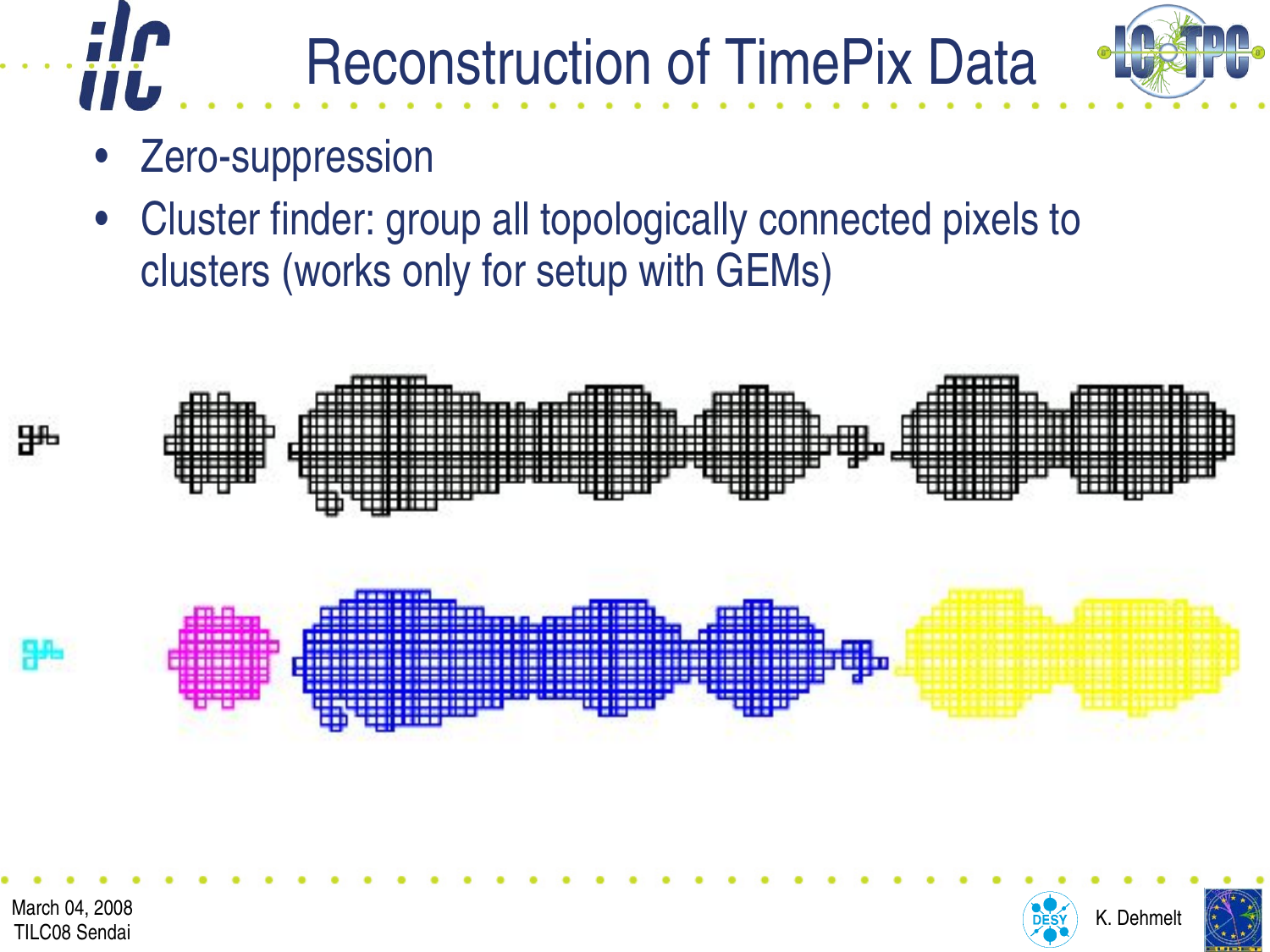#### Reconstruction of TimePix Data IIL



Cluster separator: separates obviously distinct clusters by projecting all pixels onto a straight line fit and cut at minima (only for GEM setups)







TILC08 Sendai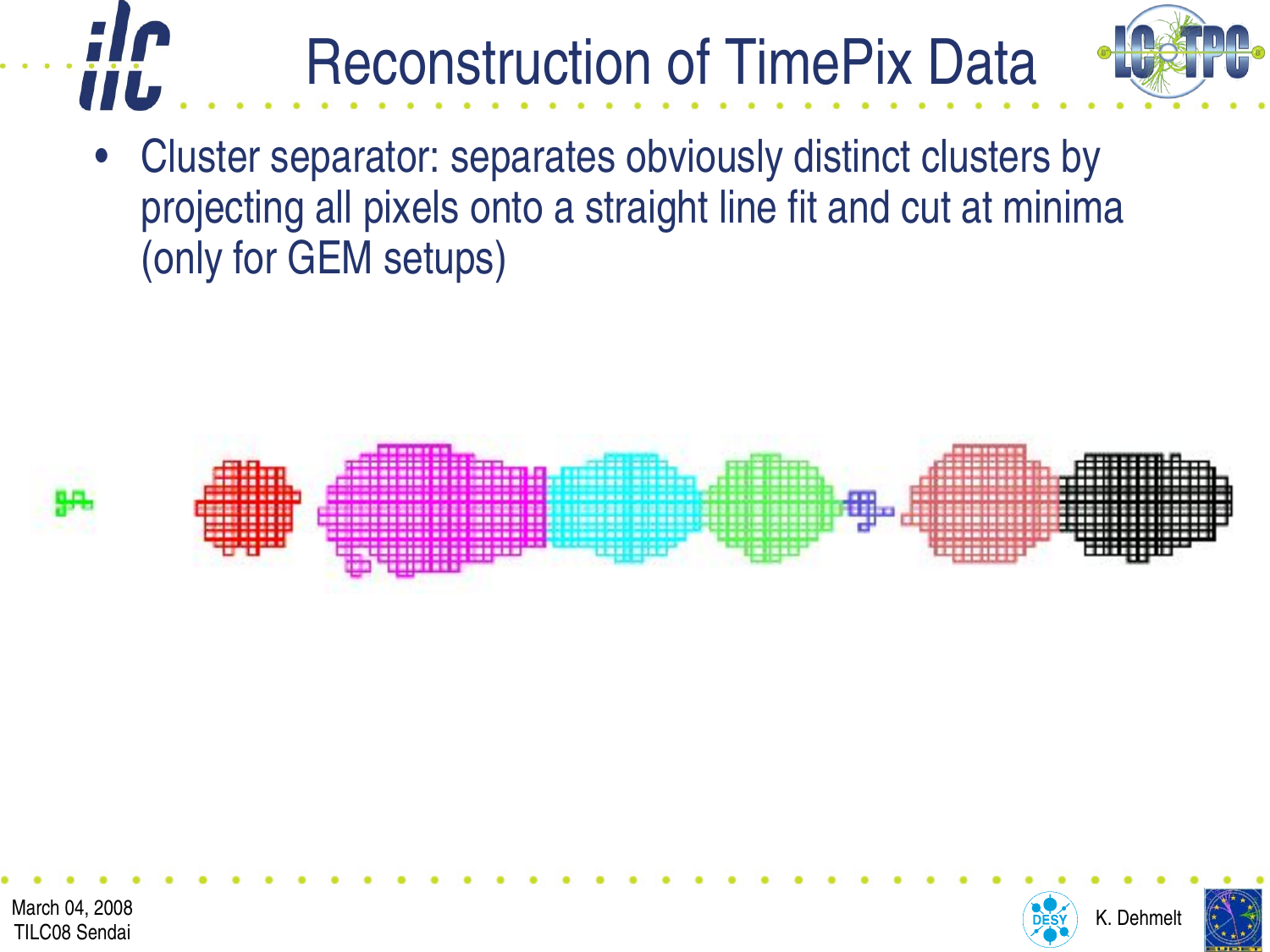

**HILL** Hit calculation: calculates the center-of-gravity of clusters (using charge info, if available)

Reconstruction of TimePix Data

• Track finding: uses linear *Hough* transformation (every hit is a straight line in *Hough* space), intersection of tracks is estimate for track parameters





TILC08 Sendai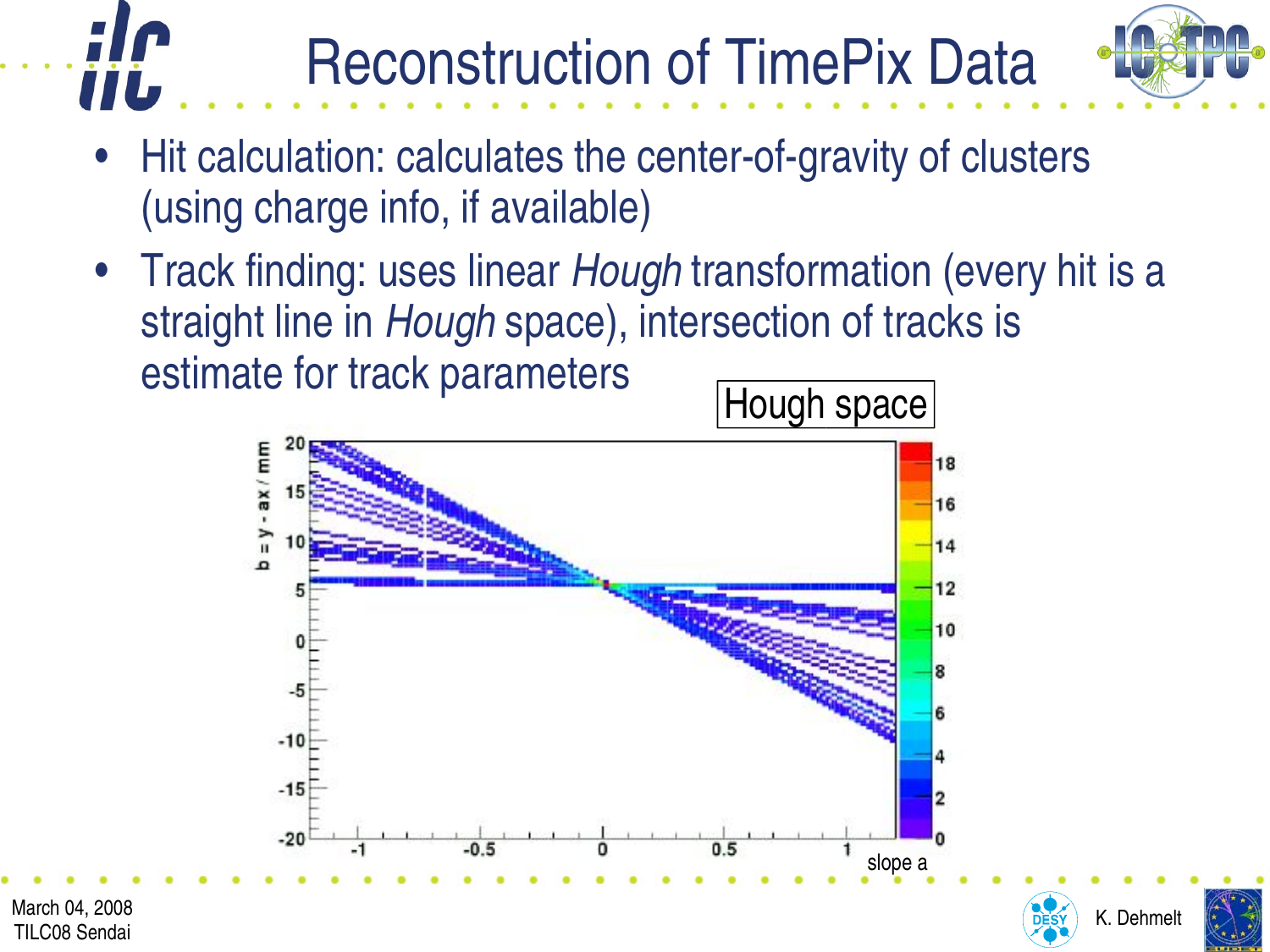





- First processor available producing residual plots
- List of processors will be extended for producing figures of merit (agreed upon at first ILC TPC Analysis Jamboree)
	- resolution from geometric mean of fits with and without test row
	- resolution using external reference track (hodoscope or MC truth)
	- resolution vs drift distance
	- residuals vs position on pad ot check on biases





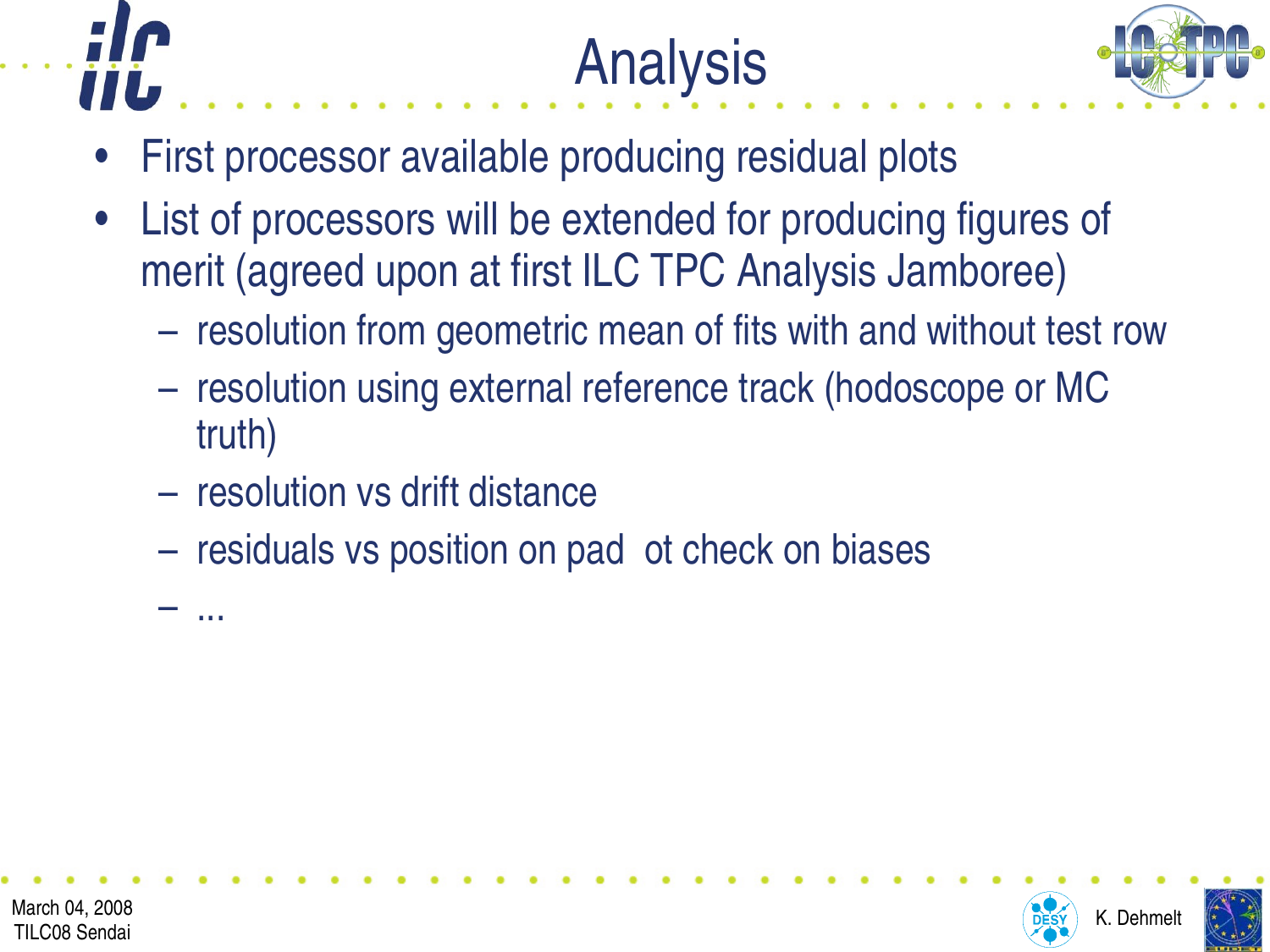



- Since December 2007, MarlinTPC is integrated in ilcinstall (see http://ilcsoft.desy.de)
- Allows easy installation of MarlinTPC together with required other *ilcsoft* software
- For having a quick check, type:

svn co svn://pi.physik.uni-bonn.de/MarlinTPC/trunk



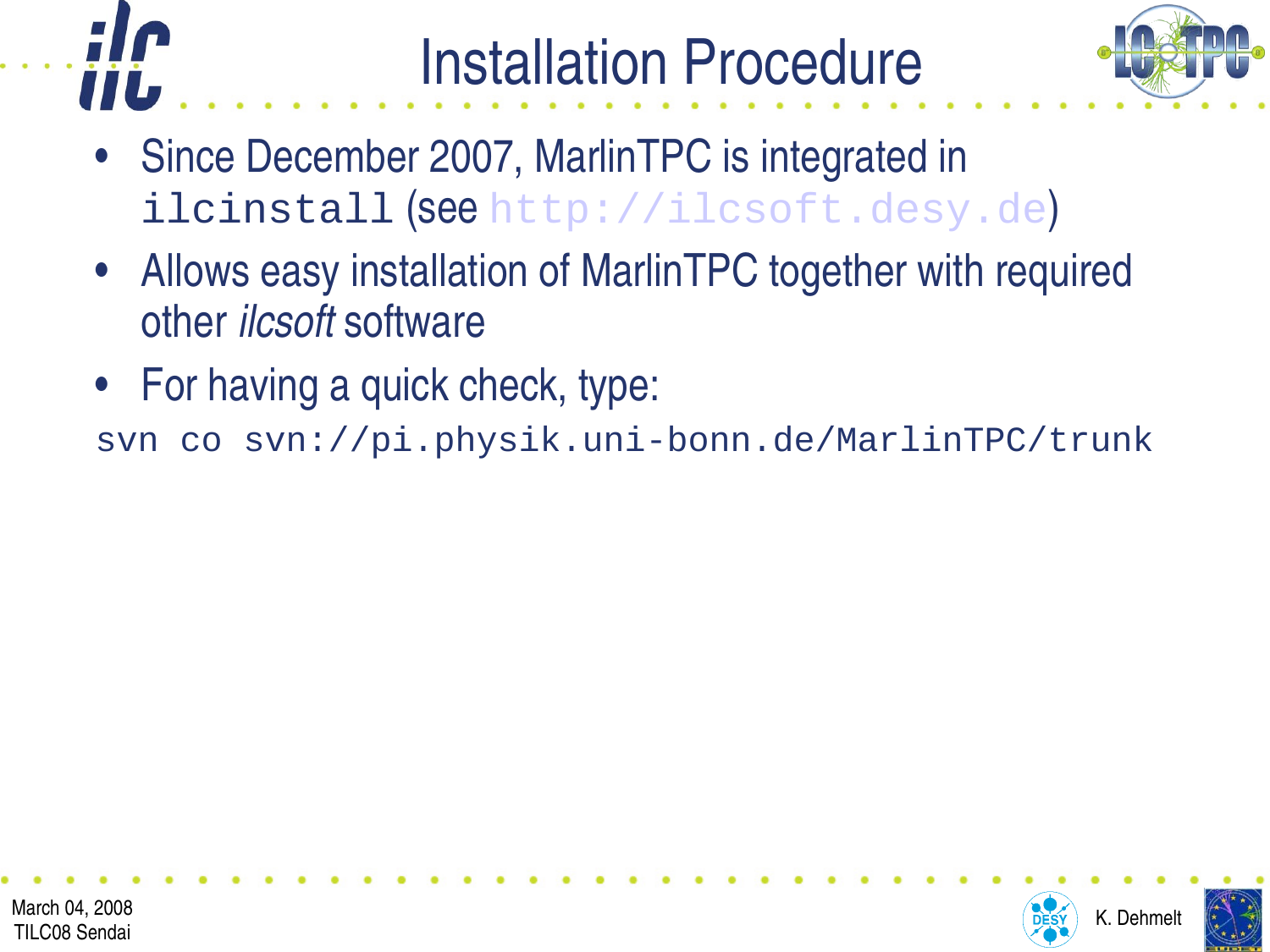



• User workbook

iji

#### • Developer workbook



March 04, 2008  $\overline{O_{ESY}}$  K. Dehmelt TILC08 Sendai



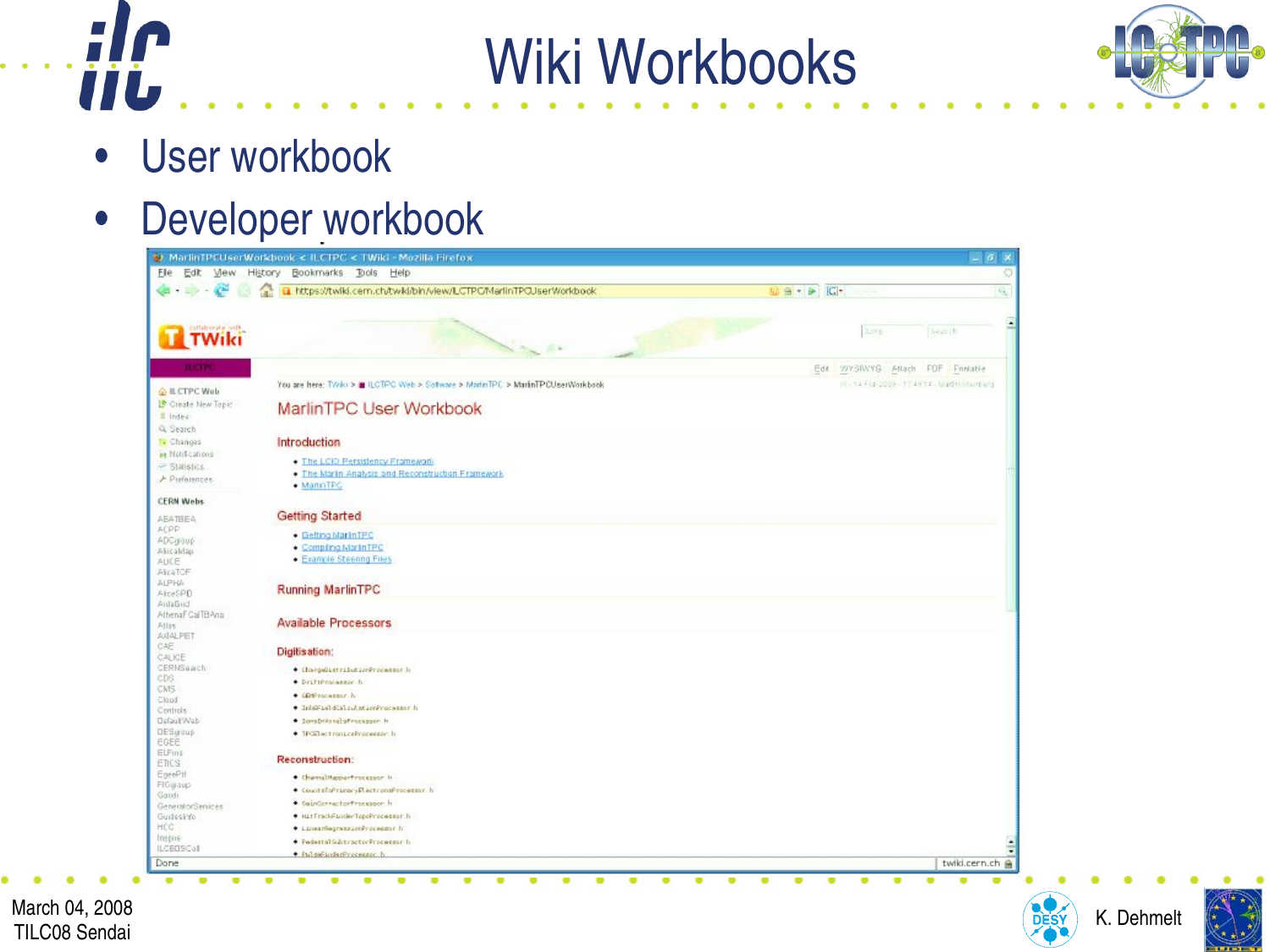





- MarlinTPC is rapidly developing during last year  $\Rightarrow$  thanks to increasing number of developers
- Simulation, digitization, and reconstruction already in good shape for Large Prototype work
- MarlinTPC has become "working horse" for first small protoype analyses and for machine background studies, to study the impact of ion discs on incoming tracks
- So far no work on implementation of calibration and alignment algorithms
- MarlinTPC on right track for LP





March 04, 2008  $\overline{O_{ESY}}$  K. Dehmelt TILC08 Sendai